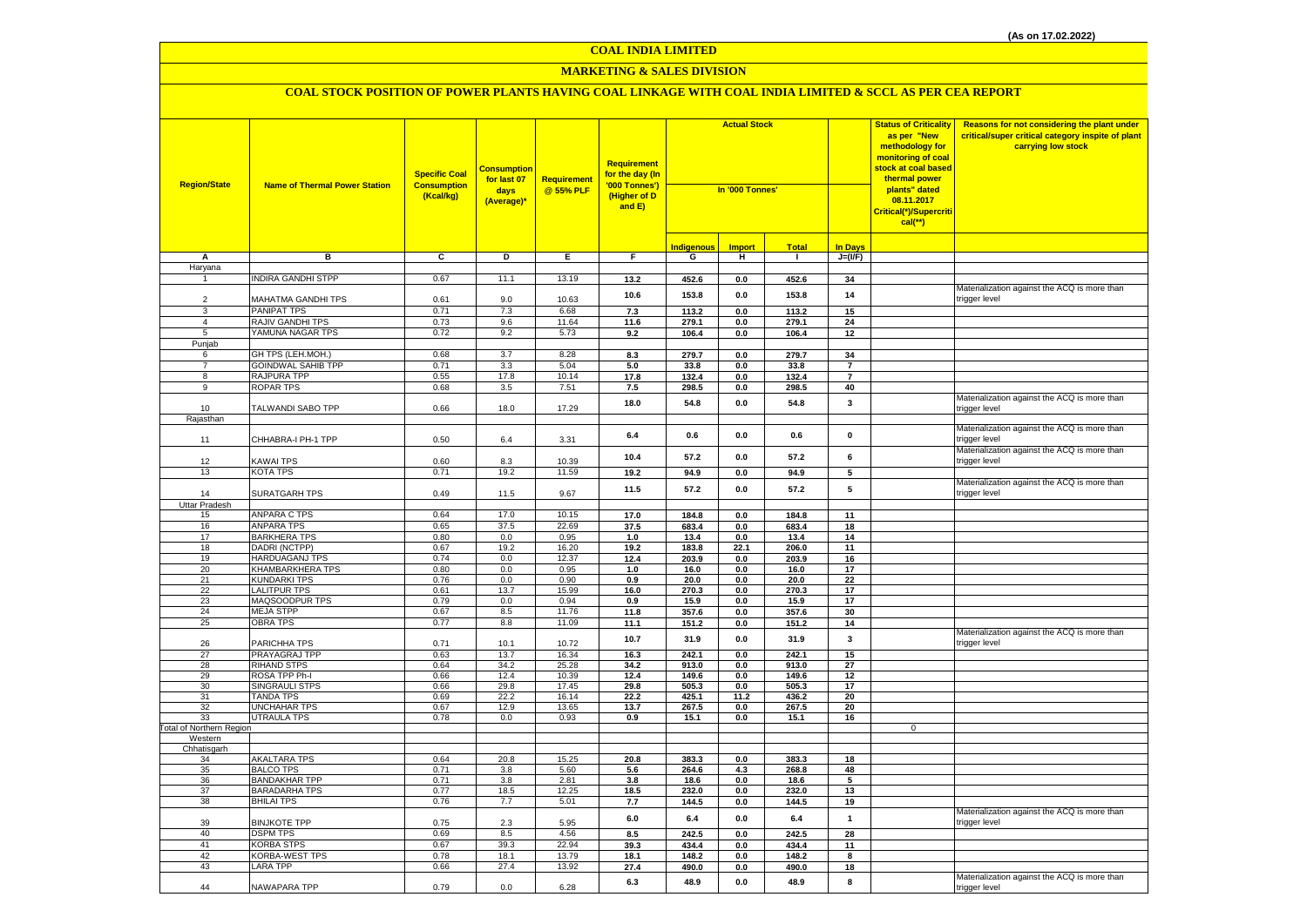#### **MARKETING & SALES DIVISION**

| <b>Region/State</b>            | <b>Name of Thermal Power Station</b>            | <b>Specific Coal</b><br><b>Consumption</b><br>(Kcal/kg) | <b>Consumption</b><br>for last 07<br>days<br>(Average)* | Requirement<br>@ 55% PLF | Requirement<br>for the day (In<br>'000 Tonnes')<br>(Higher of D<br>and E) | <b>Actual Stock</b><br>In '000 Tonnes' |               |              | <b>Status of Criticality</b><br>as per "New<br>methodology for<br>monitoring of coal<br>stock at coal based<br>thermal power<br>plants" dated<br>08.11.2017<br>Critical(*)/Supercriti<br>$cal$ (**) | Reasons for not considering the plant under<br>critical/super critical category inspite of plant<br>carrying low stock |                                                               |
|--------------------------------|-------------------------------------------------|---------------------------------------------------------|---------------------------------------------------------|--------------------------|---------------------------------------------------------------------------|----------------------------------------|---------------|--------------|-----------------------------------------------------------------------------------------------------------------------------------------------------------------------------------------------------|------------------------------------------------------------------------------------------------------------------------|---------------------------------------------------------------|
|                                |                                                 |                                                         |                                                         |                          |                                                                           | <b>Indigenous</b>                      | <b>Import</b> | <b>Total</b> | <b>In Days</b>                                                                                                                                                                                      |                                                                                                                        |                                                               |
| A                              | в                                               | $\overline{c}$                                          | D                                                       | Ε.                       | F.                                                                        | G                                      | н.            | $\mathbf{I}$ | $J=(VF)$                                                                                                                                                                                            |                                                                                                                        |                                                               |
|                                |                                                 |                                                         |                                                         |                          | 8.9                                                                       | 172.7                                  | 0.0           | 172.7        | 19                                                                                                                                                                                                  |                                                                                                                        |                                                               |
| 45<br>46                       | PATHADI TPP<br>SIPAT STPS                       | 0.65<br>0.68                                            | 8.9<br>32.5                                             | 5.18<br>26.62            | 32.5                                                                      | 796.5                                  | 0.0           | 796.5        | 25                                                                                                                                                                                                  |                                                                                                                        |                                                               |
|                                |                                                 |                                                         |                                                         |                          |                                                                           |                                        |               |              |                                                                                                                                                                                                     |                                                                                                                        | Materialization against the ACQ is more than                  |
| 47                             | <b>TAMNAR TPP</b>                               | 0.84                                                    | 25.0                                                    | 26.52                    | 26.5                                                                      | 95.1                                   | 0.0           | 95.1         | $\pmb{4}$                                                                                                                                                                                           |                                                                                                                        | trigger level                                                 |
|                                |                                                 |                                                         |                                                         |                          | 15.6                                                                      | 103.2                                  | 0.0           | 103.2        | $\overline{7}$                                                                                                                                                                                      |                                                                                                                        | Materialization against the ACQ is more than                  |
| 48                             | JCHPINDA TPP                                    | 0.75                                                    | 15.6                                                    | 14.22                    |                                                                           |                                        |               |              |                                                                                                                                                                                                     |                                                                                                                        | trigger level                                                 |
| Gujarat<br>49                  | <b>GANDHI NAGAR TPS</b>                         | 0.69                                                    | 9.1                                                     | 5.71                     | 9.1                                                                       | 36.9                                   | 0.0           | 36.9         | 4                                                                                                                                                                                                   |                                                                                                                        |                                                               |
|                                |                                                 |                                                         |                                                         |                          |                                                                           |                                        |               |              |                                                                                                                                                                                                     |                                                                                                                        | Materialization against the ACQ is more than                  |
| 50                             | SABARMATI (D-F STATIONS)                        | 0.57                                                    | 4.5                                                     | 2.74                     | 4.5                                                                       | 10.5                                   | 77.2          | 87.6         | $\overline{7}$                                                                                                                                                                                      |                                                                                                                        | trigger level                                                 |
|                                |                                                 |                                                         |                                                         |                          |                                                                           |                                        |               |              |                                                                                                                                                                                                     |                                                                                                                        | Materialization against the ACQ is more than                  |
| 51                             | <b>UKAI TPS</b>                                 | 0.67                                                    | 13.7                                                    | 9.85                     | 13.7                                                                      | 69.5                                   | 0.0           | 69.5         | 5                                                                                                                                                                                                   |                                                                                                                        | trigger level                                                 |
|                                |                                                 |                                                         |                                                         |                          | 20.9                                                                      | 76.3                                   | 0.0           | 76.3         | $\overline{4}$                                                                                                                                                                                      |                                                                                                                        | Materialization against the ACQ is more than                  |
| 52                             | <b>WANAKBORI TPS</b>                            | 0.67                                                    | 20.9                                                    | 20.22                    |                                                                           |                                        |               |              |                                                                                                                                                                                                     |                                                                                                                        | trigger level                                                 |
| Madhya Pradesh<br>53           | AMARKANTAK EXT TPS                              | 0.65                                                    | 2.9                                                     | 1.80                     | 2.9                                                                       | 27.9                                   | 0.0           | 27.9         | 10                                                                                                                                                                                                  |                                                                                                                        |                                                               |
| 54                             | <b>ANUPPUR TPP</b>                              | 0.65                                                    | 16.1                                                    | 10.31                    | 16.1                                                                      | 228.0                                  | 0.0           | 228.0        | 14                                                                                                                                                                                                  |                                                                                                                        |                                                               |
| 55                             | <b>BINA TPS</b>                                 | 0.74                                                    | 3.6                                                     | 4.88                     | 4.9                                                                       | 122.7                                  | 0.0           | 122.7        | 25                                                                                                                                                                                                  |                                                                                                                        |                                                               |
| 56                             | <b>GADARWARA TPP</b>                            | 0.66                                                    | 19.3                                                    | 13.93                    | 19.3                                                                      | 181.5                                  | 3.8           | 185.3        | 10                                                                                                                                                                                                  |                                                                                                                        |                                                               |
| 57                             | <b>KHARGONE STPP</b>                            | 0.60                                                    | 15.6                                                    | 10.45                    | 15.6                                                                      | 157.4                                  | 0.0           | 157.4        | 10                                                                                                                                                                                                  |                                                                                                                        |                                                               |
| 58                             | SANJAY GANDHI TPS                               | 0.82                                                    | 16.2                                                    | 14.57                    | 16.2                                                                      | 92.1                                   | 0.0           | 92.1         | 6                                                                                                                                                                                                   |                                                                                                                        | Non payment of dues                                           |
| 59                             | SATPURA TPS                                     | 0.67                                                    | 7.0                                                     | 11.79                    | 11.8                                                                      | 65.1                                   | 0.0           | 65.1         | 6                                                                                                                                                                                                   |                                                                                                                        | Non Payment of Dues                                           |
| 60                             | <b>SEIONI TPP</b>                               | 0.64                                                    | 7.5                                                     | 5.06                     | 7.5                                                                       | 182.6                                  | 0.0           | 182.6        | 24                                                                                                                                                                                                  |                                                                                                                        |                                                               |
| 61                             | SHREE SINGAJI TPP                               | 0.71                                                    | 28.8                                                    | 23.50                    | 28.8                                                                      | 112.8                                  | 0.0           | 112.8        | 4                                                                                                                                                                                                   |                                                                                                                        | Non Payment of Dues                                           |
| 62                             | <b>VINDHYACHAL STPS</b>                         | 0.69                                                    | 66.8                                                    | 43.60                    | 66.8                                                                      | 1332.3                                 | 0.0           | 1332.3       | 20                                                                                                                                                                                                  |                                                                                                                        |                                                               |
| Maharashtra                    |                                                 |                                                         |                                                         |                          |                                                                           |                                        |               |              |                                                                                                                                                                                                     |                                                                                                                        | Materialization against the ACQ is more than                  |
| 63                             | <b>AMRAVATI TPS</b>                             | 0.62                                                    | 19.2                                                    | 11.07                    | 19.2                                                                      | 21.7                                   | 0.0           | 21.7         | $\mathbf{1}$                                                                                                                                                                                        |                                                                                                                        | trigger level                                                 |
| 64                             | <b>BHUSAWAL TPS</b>                             | 0.72                                                    | 13.8                                                    | 11.44                    | 13.8                                                                      | 41.5                                   | 0.0           | 41.5         | $\mathbf{3}$                                                                                                                                                                                        |                                                                                                                        | Non payment of dues                                           |
| 65                             | <b>BUTIBORI TPP</b>                             | 0.67                                                    | 0.0                                                     | 5.31                     | 5.3                                                                       | 59.7                                   | 0.0           | 59.7         | 11                                                                                                                                                                                                  |                                                                                                                        |                                                               |
| 66                             | CHANDRAPUR(MAHARASHTRA) STPS                    | 0.78                                                    | 41.8                                                    | 30.17                    | 41.8                                                                      | 138.7                                  | $0.0\,$       | 138.7        | $\mathbf{3}$                                                                                                                                                                                        |                                                                                                                        | Non payment of dues                                           |
|                                |                                                 |                                                         |                                                         |                          | 4.1                                                                       | 15.2                                   | 0.0           | 15.2         | $\overline{\mathbf{4}}$                                                                                                                                                                             |                                                                                                                        | Materialization against the ACQ is more than                  |
| 67                             | DAHANU TPS                                      | 0.62                                                    | 4.0                                                     | 4.09                     |                                                                           |                                        |               |              |                                                                                                                                                                                                     |                                                                                                                        | trigger level                                                 |
|                                |                                                 |                                                         |                                                         |                          | 8.4                                                                       | 11.6                                   | 0.0           | 11.6         | $\mathbf{1}$                                                                                                                                                                                        |                                                                                                                        | Materialization against the ACQ is more than                  |
| 68                             | DHARIWAL TPP                                    | 0.67                                                    | 8.4                                                     | 5.34                     |                                                                           |                                        |               |              |                                                                                                                                                                                                     |                                                                                                                        | trigger level<br>Materialization against the ACQ is more than |
| 69                             | <b>GMR WARORA TPS</b>                           | 0.67                                                    | 7.6                                                     | 5.29                     | 7.6                                                                       | 3.2                                    | 0.0           | 3.2          | $\pmb{0}$                                                                                                                                                                                           |                                                                                                                        | trigger level                                                 |
| 70                             | <b>KHAPARKHEDA TPS</b>                          | 0.89                                                    | 20.1                                                    | 15.72                    | 20.1                                                                      | 284.3                                  | 0.0           | 284.3        | 14                                                                                                                                                                                                  |                                                                                                                        |                                                               |
| 71                             | <b>KORADI TPS</b>                               | 0.76                                                    | 31.3                                                    | 22.08                    | 31.3                                                                      | 89.8                                   | $0.0\,$       | 89.8         | $\mathbf{3}$                                                                                                                                                                                        |                                                                                                                        | Non payment of dues                                           |
| 72                             | <b>MAUDA TPS</b>                                | 0.70                                                    | 19.1                                                    | 21.29                    | 21.3                                                                      | 541.0                                  | 0.8           | 541.8        | 25                                                                                                                                                                                                  |                                                                                                                        |                                                               |
| 73                             | <b>NASIK TPS</b>                                | 0.81                                                    | 6.7                                                     | 6.72                     | 6.7                                                                       | 8.1                                    | 0.0           | 8.1          | $\mathbf{1}$                                                                                                                                                                                        |                                                                                                                        | Non payment of dues                                           |
| 74                             | <b>PARAS TPS</b>                                | 0.74                                                    | 7.3                                                     | 4.90                     | 7.3                                                                       | 26.5                                   | 0.0           | 26.5         | $\overline{\mathbf{4}}$                                                                                                                                                                             |                                                                                                                        | Non payment of dues                                           |
| 75                             | <b>PARLITPS</b>                                 | 0.67                                                    | 7.1                                                     | 6.65                     | 7.1                                                                       | 16.1                                   | 0.0           | 16.1         | $\overline{2}$                                                                                                                                                                                      |                                                                                                                        | Non payment of dues                                           |
| 76                             | <b>SOLAPUR STPS</b>                             | 0.56                                                    | 10.5                                                    | 9.73                     | 10.5                                                                      | 169.4                                  | 0.0           | 169.4        | 16                                                                                                                                                                                                  |                                                                                                                        | Materialization against the ACQ is more than                  |
| 77                             | <b>TIRORA TPS</b>                               | 0.66                                                    | 40.1                                                    | 28.73                    | 40.1                                                                      | 104.2                                  | 0.0           | 104.2        | $\overline{\mathbf{3}}$                                                                                                                                                                             |                                                                                                                        | trigger level                                                 |
| 78                             | WARDHA WARORA TPP                               | 0.66                                                    | 5.4                                                     | 4.71                     | 5.4                                                                       | 94.6                                   | 0.0           | 94.6         | 18                                                                                                                                                                                                  |                                                                                                                        |                                                               |
| <b>Total of Western Region</b> |                                                 |                                                         |                                                         |                          |                                                                           |                                        |               |              |                                                                                                                                                                                                     | $\mathbf 0$                                                                                                            |                                                               |
| Southern                       |                                                 |                                                         |                                                         |                          |                                                                           |                                        |               |              |                                                                                                                                                                                                     |                                                                                                                        |                                                               |
| Andhra Pradesh                 |                                                 |                                                         |                                                         |                          |                                                                           |                                        |               |              |                                                                                                                                                                                                     |                                                                                                                        |                                                               |
|                                |                                                 |                                                         |                                                         |                          | 14.6                                                                      | 48.3                                   | 0.0           | 48.3         | $\mathbf{3}$                                                                                                                                                                                        |                                                                                                                        | Materialization against the ACQ is more than                  |
| 79<br>80                       | DAMODARAM SANJEEVAIAH TPS<br>Dr. N.TATA RAO TPS | 0.66<br>0.77                                            | 14.6<br>27.8                                            | 13.85<br>17.90           |                                                                           | 130.1                                  | 0.0           | 130.1        | $\overline{\mathbf{5}}$                                                                                                                                                                             |                                                                                                                        | trigger level                                                 |
| 81                             | PAINAMPURAM TPP                                 | 0.59                                                    | 17.0                                                    | 10.21                    | 27.8<br>17.0                                                              |                                        | 14.7          |              |                                                                                                                                                                                                     |                                                                                                                        |                                                               |
|                                |                                                 |                                                         |                                                         |                          |                                                                           | 182.1                                  |               | 196.8        | 12                                                                                                                                                                                                  |                                                                                                                        | Materialization against the ACQ is more than                  |
| 82                             | RAYALASEEMA TPS                                 | 0.76                                                    | 16.5                                                    | 16.60                    | 16.6                                                                      | 49.0                                   | $0.0\,$       | 49.0         | $\mathbf 3$                                                                                                                                                                                         |                                                                                                                        | trigger level                                                 |
| 83                             | <b>SIMHADRI</b>                                 | 0.78                                                    | 27.6                                                    | 20.54                    | 27.6                                                                      | 340.9                                  | 0.0           | 340.9        | $\overline{12}$                                                                                                                                                                                     |                                                                                                                        |                                                               |
| 84                             | <b>SGPL TPP</b>                                 | 0.53                                                    | 11.6                                                    | 9.26                     | 11.6                                                                      | 47.3                                   | 129.5         | 176.8        | 15                                                                                                                                                                                                  |                                                                                                                        |                                                               |
| 85                             | <b>VIZAG TPP</b>                                | 0.67                                                    | 4.7                                                     | 9.20                     | 9.2                                                                       | 1.6                                    | 0.0           | 1.6          | $\mathbf 0$                                                                                                                                                                                         |                                                                                                                        |                                                               |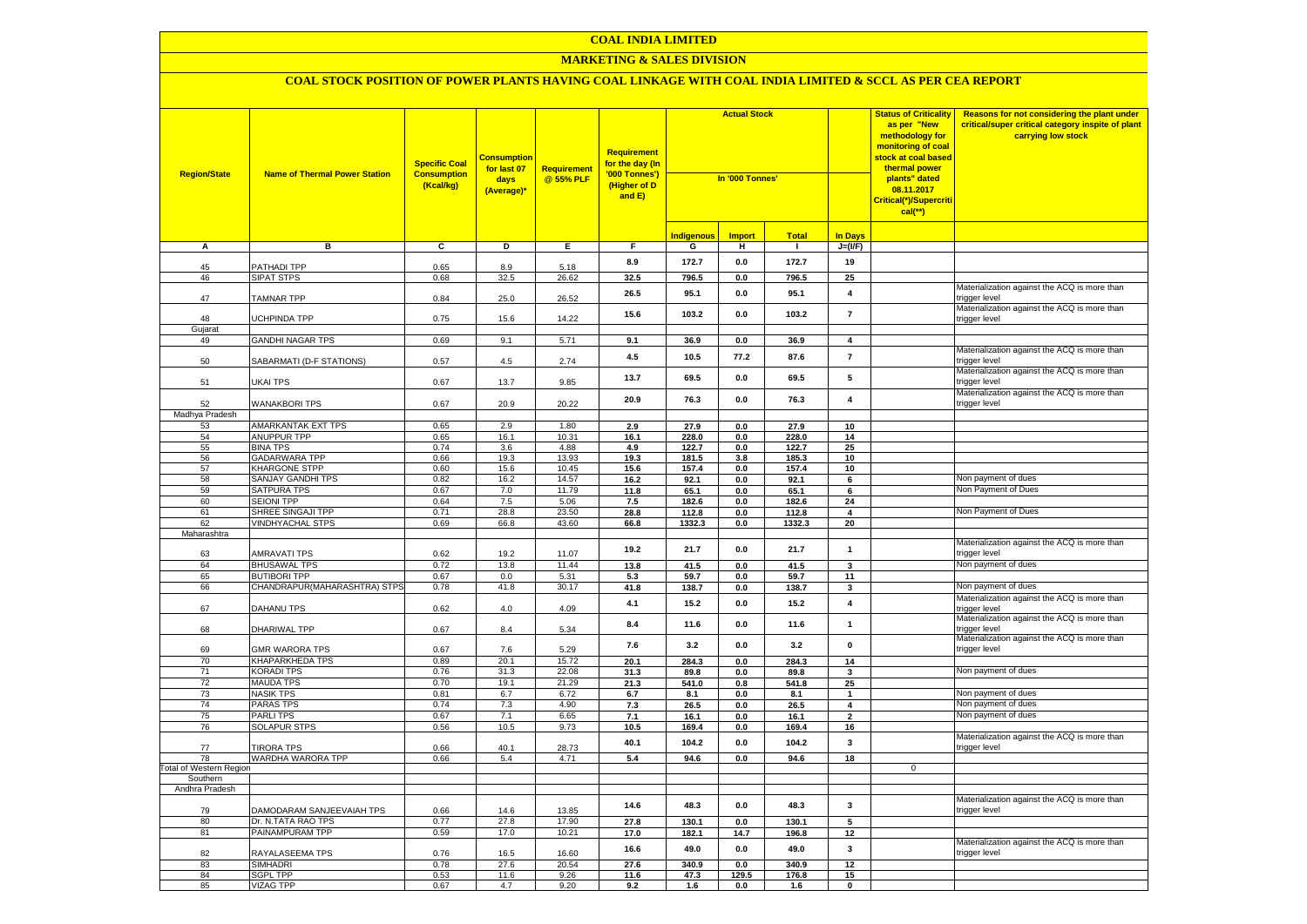#### **MARKETING & SALES DIVISION**

| <b>Region/State</b>             | <b>Name of Thermal Power Station</b>                     | <b>Specific Coal</b><br><b>Consumption</b><br>(Kcal/kg) | <b>Consumption</b><br>for last 07<br>days<br>(Average)* | <b>Requirement</b><br>@ 55% PLF | Requirement<br>for the day (In<br>'000 Tonnes')<br>(Higher of D<br>and E) | <b>Actual Stock</b><br>In '000 Tonnes' |               |                |                         | <b>Status of Criticality</b><br>as per "New<br>methodology for<br><mark>monitoring of coal</mark><br>stock at coal based<br>thermal power<br>plants" dated<br>08.11.2017<br>Critical(*)/Supercriti<br>$cal$ (**) | Reasons for not considering the plant under<br>critical/super critical category inspite of plant<br>carrying low stock |
|---------------------------------|----------------------------------------------------------|---------------------------------------------------------|---------------------------------------------------------|---------------------------------|---------------------------------------------------------------------------|----------------------------------------|---------------|----------------|-------------------------|------------------------------------------------------------------------------------------------------------------------------------------------------------------------------------------------------------------|------------------------------------------------------------------------------------------------------------------------|
|                                 |                                                          |                                                         |                                                         |                                 |                                                                           | <u>Indigenous</u>                      | <b>Import</b> | <b>Total</b>   | <b>In Days</b>          |                                                                                                                                                                                                                  |                                                                                                                        |
| Α                               | в                                                        | $\overline{c}$                                          | Þ                                                       | E                               | F                                                                         | G                                      | н             | $\mathbf{I}$   | $J=(VF)$                |                                                                                                                                                                                                                  |                                                                                                                        |
| Karnataka                       |                                                          |                                                         |                                                         |                                 |                                                                           |                                        |               |                |                         |                                                                                                                                                                                                                  |                                                                                                                        |
| 86                              | <b>BELLARY TPS</b>                                       | 0.63                                                    | 14.0                                                    | 14.23                           | 14.2                                                                      | 30.9                                   | 0.0           | 30.9           | $\overline{\mathbf{2}}$ |                                                                                                                                                                                                                  | Materialization against the ACQ is more than<br>trigger level<br>Materialization against the ACQ is more than          |
| 87                              | KUDGI STPP                                               | 0.63                                                    | 22.4                                                    | 19.90                           | 22.4                                                                      | 112.0                                  | 0.0           | 112.0          | 5                       |                                                                                                                                                                                                                  | trigger level<br>Materialization against the ACQ is more than                                                          |
| 88                              | RAICHUR TPS                                              | 0.66                                                    | 19.5                                                    | 14.98                           | 19.5                                                                      | 52.4                                   | 0.0           | 52.4           | $\mathbf{3}$            |                                                                                                                                                                                                                  | trigger level                                                                                                          |
| 89                              | <b>YERMARUS TPP</b>                                      | 0.62                                                    | 8.2                                                     | 13.09                           | 13.1                                                                      | 37.4                                   | 0.0           | 37.4           | 3                       |                                                                                                                                                                                                                  | Materialization against the ACQ is more than<br>trigger level                                                          |
| Tamil Nadu                      |                                                          |                                                         |                                                         |                                 |                                                                           |                                        |               |                |                         |                                                                                                                                                                                                                  | Materialization against the ACQ is more than                                                                           |
| 90                              | <b>METTUR TPS</b>                                        | 0.81                                                    | 14.4                                                    | 8.98                            | 14.4                                                                      | 22.3                                   | 0.0           | 22.3           | $\mathbf{2}$            |                                                                                                                                                                                                                  | trigger level                                                                                                          |
| 91                              | <b>METTUR TPS - II</b>                                   | 0.78                                                    | 6.2                                                     | 6.16                            | 6.2                                                                       | 30.2                                   | 0.0           | 30.2           | 5                       |                                                                                                                                                                                                                  | Materialization against the ACQ is more than<br>trigger level                                                          |
| 92                              | <b>VORTH CHENNAI TPS</b>                                 | 0.82                                                    | 30.5                                                    | 19.78                           | 30.5                                                                      | 125.8                                  | 0.0           | 125.8          | $\overline{\mathbf{4}}$ |                                                                                                                                                                                                                  | Materialization against the ACQ is more than<br>trigger level                                                          |
| 93                              | <b>TUTICORIN TPS</b>                                     | 0.96                                                    | 15.2                                                    | 13.31                           | 15.2                                                                      | 78.6                                   | 0.0           | 78.6           | 5                       |                                                                                                                                                                                                                  | Materialization against the ACQ is more than<br>trigger level                                                          |
| 94                              | <b>VALLUR TPP</b>                                        | 0.72                                                    | 14.6                                                    | 14.26                           | 14.6                                                                      | 104.3                                  | 0.0           | 104.3          | $\overline{7}$          |                                                                                                                                                                                                                  | Materialization against the ACQ is more than<br>trigger level                                                          |
| Telangana                       |                                                          |                                                         | 11.7                                                    |                                 |                                                                           |                                        |               |                |                         |                                                                                                                                                                                                                  |                                                                                                                        |
| 95<br>96                        | <b>BHADRADRI TPP</b><br><b>KAKATIYA TPS</b>              | 0.69<br>0.57                                            | 12.8                                                    | 9.83<br>8.33                    | 11.7<br>12.8                                                              | 126.8<br>205.9                         | 0.0<br>0.0    | 126.8<br>205.9 | 11<br>16                |                                                                                                                                                                                                                  |                                                                                                                        |
| 97                              | KOTHAGUDEM TPS (NEW)                                     | 0.64                                                    | 13.2                                                    | 8.46                            | 13.2                                                                      | 125.8                                  | 0.0           | 125.8          | 10                      |                                                                                                                                                                                                                  |                                                                                                                        |
| 98                              | <b><othagudem (stage-7)<="" b="" tps=""></othagudem></b> | 0.50                                                    | 5.7                                                     | 5.23                            | 5.7                                                                       | 153.8                                  | 0.0           | 153.8          | 27                      |                                                                                                                                                                                                                  |                                                                                                                        |
| 99                              | RAMAGUNDEM STPS                                          | 0.62                                                    | 30.7                                                    | 21.33                           | 30.7                                                                      | 418.8                                  | 0.0           | 418.8          | 14                      |                                                                                                                                                                                                                  |                                                                                                                        |
| 100                             | RAMAGUNDEM-B TPS                                         | 0.77                                                    | 0.6                                                     | 0.63                            | 0.6                                                                       | 13.7                                   | 0.0           | 13.7           | 22                      |                                                                                                                                                                                                                  |                                                                                                                        |
| 101                             | <b>SINGARENI TPP</b>                                     | 0.58                                                    | 12.9                                                    | 9.12                            | 12.9                                                                      | 154.3                                  | 0.0           | 154.3          | 12                      |                                                                                                                                                                                                                  |                                                                                                                        |
| <b>Total of Southern Region</b> |                                                          |                                                         |                                                         |                                 |                                                                           |                                        |               |                |                         | 0                                                                                                                                                                                                                |                                                                                                                        |
| Eastern<br>Bihar                |                                                          |                                                         |                                                         |                                 |                                                                           |                                        |               |                |                         |                                                                                                                                                                                                                  |                                                                                                                        |
|                                 |                                                          |                                                         |                                                         |                                 |                                                                           |                                        |               |                |                         |                                                                                                                                                                                                                  | Materialization against the ACQ is more than                                                                           |
| 102                             | <b>BARAUNI TPS</b>                                       | 0.63                                                    | 7.7                                                     | 5.90                            | 7.7                                                                       | 47.5                                   | 0.0           | 47.5           | 6                       |                                                                                                                                                                                                                  | trigger level                                                                                                          |
| 103                             | <b>BARH I</b>                                            | 0.67                                                    | 6.8                                                     | 5.84                            | 6.8                                                                       | 104.2                                  | 0.0           | 104.2          | 15                      |                                                                                                                                                                                                                  |                                                                                                                        |
| 104                             | <b>BARH II</b>                                           | 0.67                                                    | 13.5                                                    | 11.67                           | 13.5                                                                      | 208.5                                  | 0.0           | 208.5          | 15                      |                                                                                                                                                                                                                  |                                                                                                                        |
| 105                             | KAHALGAON TPS                                            | 0.80                                                    | 33.7                                                    | 24.62                           | 33.7                                                                      | 76.3                                   | $0.0\,$       | 76.3           | $\mathbf{2}$            |                                                                                                                                                                                                                  | Materialization against the ACQ is more than<br>trigger level                                                          |
| 106                             | MUZAFFARPUR TPS                                          | 0.77                                                    | 6.0                                                     | 3.95                            | 6.0                                                                       | 17.6                                   | 0.0           | 17.6           | $\mathbf{3}$            |                                                                                                                                                                                                                  | Materialization against the ACQ is more than<br>trigger level                                                          |
| 107                             | NABINAGAR STPP                                           | 0.58                                                    | 17.2                                                    | 10.14                           | 17.2                                                                      | 346.8                                  | 0.0           | 346.8          | 20                      |                                                                                                                                                                                                                  |                                                                                                                        |
| 108<br>Jharkhand                | NABINAGAR TPP                                            | 0.69                                                    | 12.7                                                    | 9.06                            | 12.7                                                                      | 139.9                                  | $0.0\,$       | 139.9          | 11                      |                                                                                                                                                                                                                  |                                                                                                                        |
| 109                             | BOKARO TPS 'A' EXP                                       | 0.57                                                    | 6.5                                                     | 3.78                            | 6.5                                                                       | 92.0                                   | 0.0           | 92.0           | 14                      |                                                                                                                                                                                                                  |                                                                                                                        |
| 110                             | CHANDRAPURA(DVC) TPS                                     | 0.61                                                    | 5.6                                                     | 4.06                            | 5.6                                                                       | 128.7                                  | 0.0           | 128.7          | 23                      |                                                                                                                                                                                                                  |                                                                                                                        |
| 111                             | <b>JOJOBERA TPS</b>                                      | 0.69                                                    | 3.3                                                     | 2.18                            | 3.3                                                                       | 83.3                                   | 0.0           | 83.3           | 25                      |                                                                                                                                                                                                                  |                                                                                                                        |
| 112                             | <b>KODARMA TPP</b>                                       | 0.62                                                    | 13.8                                                    | 8.23                            | 13.8                                                                      | 112.1                                  | 0.0           | 112.1          | 8                       |                                                                                                                                                                                                                  |                                                                                                                        |
| 113                             | MAHADEV PRASAD STPP                                      | 0.70                                                    | 7.8                                                     | 5.01                            | 7.8                                                                       | 2.0                                    | 0.0           | 2.0            | $\mathbf 0$             |                                                                                                                                                                                                                  | Materialization against the ACQ is more than<br>rigger level                                                           |
| 114                             | <b>MAITHON RB TPP</b>                                    | 0.64                                                    | 12.1                                                    | 8.89                            | 12.1                                                                      | 153.2                                  | 0.0           | 153.2          | 13                      |                                                                                                                                                                                                                  |                                                                                                                        |
| 115                             | <b>TENUGHAT TPS</b>                                      | 0.75                                                    | 5.8                                                     | 4.16                            | $5.8\,$                                                                   | 40.8                                   | 0.0           | 40.8           | $\overline{7}$          |                                                                                                                                                                                                                  |                                                                                                                        |
| Odisha<br>116                   | <b>DARLIPALI STPS</b>                                    | 0.71                                                    | 14.2                                                    | 14.95                           | 15.0                                                                      | 494.3                                  | 0.0           | 494.3          | 33                      |                                                                                                                                                                                                                  |                                                                                                                        |
| 117                             | <b>DERANG TPP</b>                                        | 0.70                                                    | 18.6                                                    | 11.10                           | 18.6                                                                      | 1037.3                                 | 0.0           | 1037.3         | 56                      |                                                                                                                                                                                                                  |                                                                                                                        |
| 118                             | <b>IB VALLEY TPS</b>                                     | 0.83                                                    | 22.7                                                    | 19.16                           | 22.7                                                                      | 380.4                                  | 0.0           | 380.4          | $17\,$                  |                                                                                                                                                                                                                  |                                                                                                                        |
| 119                             | KAMALANGA TPS                                            | 0.72                                                    | 15.8                                                    | 10.02                           | 15.8                                                                      | 74.3                                   | $0.0\,$       | 74.3           | ${\bf 5}$               |                                                                                                                                                                                                                  | Materialization against the ACQ is more than<br>rigger level                                                           |
| 120                             | <b>/EDANTA TPP</b>                                       | 0.76                                                    | 0.0                                                     | 6.02                            | 6.0                                                                       | 0.0                                    | 0.0           | $0.0\,$        | $\mathbf{0}$            |                                                                                                                                                                                                                  | Materialization against the ACQ is more than<br>trigger level                                                          |
| 121                             | <b>TALCHER STPS</b>                                      | 0.79                                                    | 53.0                                                    | 31.43                           | 53.0                                                                      | 816.4                                  | 0.0           | 816.4          | 15                      |                                                                                                                                                                                                                  |                                                                                                                        |
| West Bengal                     |                                                          |                                                         |                                                         |                                 |                                                                           |                                        |               |                |                         |                                                                                                                                                                                                                  |                                                                                                                        |
| 122                             | <b>BAKRESWAR TPS</b>                                     | 0.62                                                    | 15.4                                                    | 8.61                            | 15.4                                                                      | 61.9                                   | 0.0           | 61.9           | $\overline{4}$          |                                                                                                                                                                                                                  | Non payment of dues                                                                                                    |